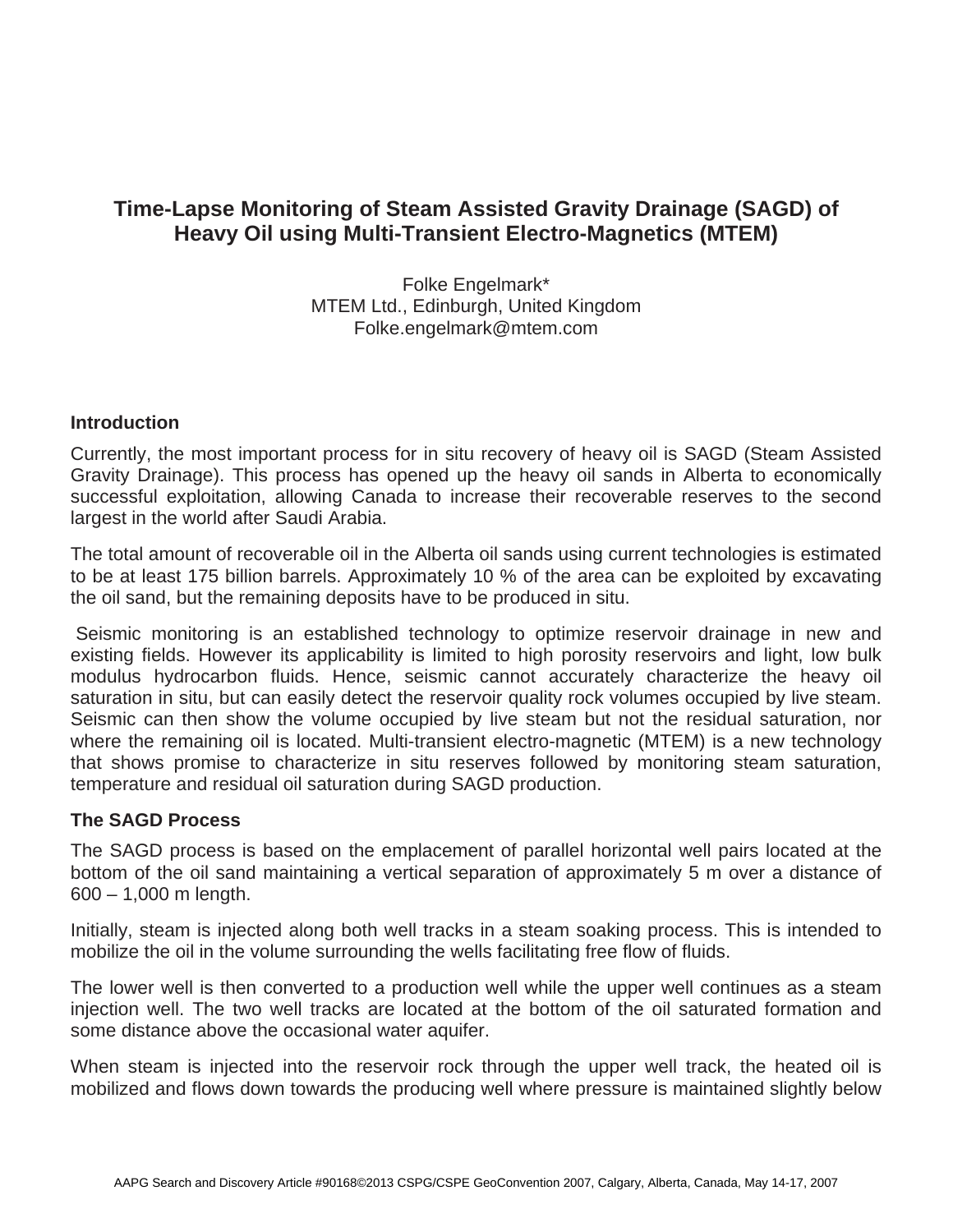the in situ reservoir pressure. The heated oil releases hydrocarbon gas that improves the recovery by displacing mobilized oil faster.

There is a need to monitor the SAGD process making sure the steam reaches the entire oil charged volume located in the immediate vicinity above the horizontal injection/producer wells, and also making sure the steam does not break through the regional seal and migrate to the surface creating a catastrophic blowout.

To take full advantage of the superior 3-D imaging capability of seismic, very large offsets are required to provide the necessary migration aperture. Hence, it takes a very large surface spread of geophone arrays to image a small target and the acquisition and processing cost are substantial. In addition the steam injection generates white noise requiring high fold to improve S/N.

# **The MTEM Method**

MTEM (Wright et al., 2002) is a time-domain method where current is injected into the ground between two source electrodes and the resulting potential field is measured between pairs of receiver electrodes. All electrodes are in a straight line. The distance between source and receiver is referred to as the offset and the common mid-point (CMP) is where the data is posted. The source signal is a Pseudo Random Binary Sequence (PRBS) providing a white spectrum. The source bandwidth is optimized to the offset, typically in four steps, taking into account that only the lower frequencies will reach the far offsets.

Processing, including source signature and system response deconvolution, results in the earth's impulse response function for each source – receiver pair. The impulse response function rises to a peak value and then decays to zero. The entire shape of the impulse response depends on the resistivity depth profile which is recovered in the subsequent inversion of the processed data. The amplitude of the peak and the timing of the peak can be evaluated as trace attributes providing real time information regarding the subsurface resistivity.

# **SAGD Resistivity Effects**

By rearranging Archie's equation (Asquith et al., 2004) we can express the resistivity of the rock as:  $R_t = \frac{a \cdot R_w}{\phi^m \cdot S_w}$ ; where  $a =$  tortuosity,  $R_w =$  water resistivity,  $\phi =$  porosity,  $m =$  cementation

exponent,  $S_w$  = water saturation and  $n =$  saturation exponent.

Live steam is free from dissolved salts and exhibits very high resistivity. In this sense it is similar to a hydrocarbon fluid.

As steam propagates through the rock the resistivity is affected in three different ways:

- Temperature rise: exposure to steam increases the temperature, hence lowers the resistivity of the pore fluid and the resistivity of the rock.
- Steam condensation: Accumulation of condensated steam in the pore-space increases the water saturation, hence lowering the resistivity of the rock.
- The condensated water dilutes salinity, and where the accumalating water is also constantly drained away, the dissolved salts are depleted and the resistivity of the rock increases.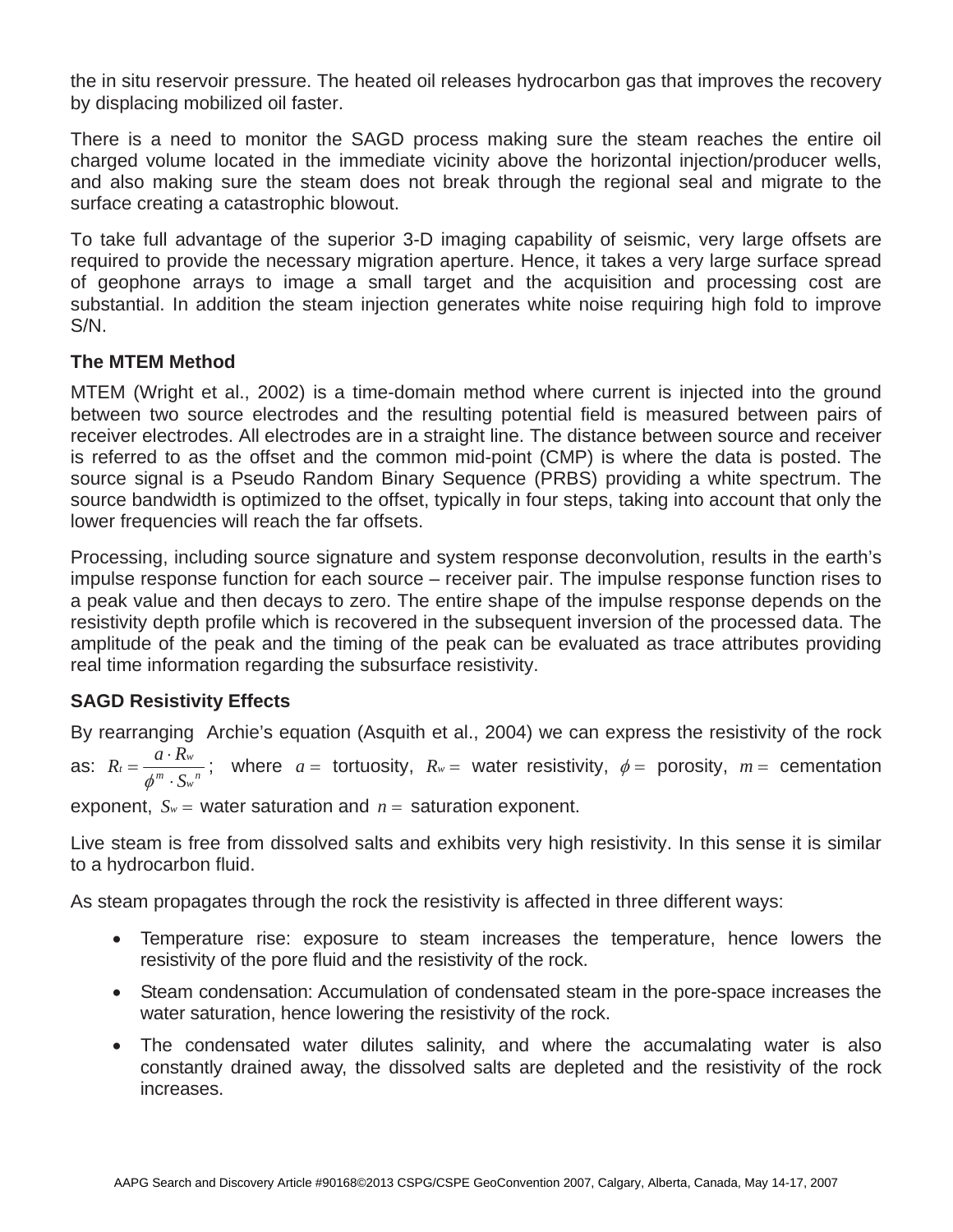Temperature affects the resistivity of the pore water according to the following expression (Desai et al., 1969):

 $(T1 + 21.5)$  $\frac{(11+21.5)}{(T2+21.5)}$ 1  $\frac{(1.1 + 21.6)}{(1.0 + 0.15)}$  $\mathsf{L}$ Г  $\overline{+}$  $= R1 \cdot \left[ \frac{(T1 +$  $2 + 21.5$  $2 = R1 \cdot \frac{(T1 + 21.5)}{(T2 - 21.5)}$ *T*  $R2 = R1 \cdot \left| \frac{(T1 + 21.5)}{(T2 - 21.5)} \right|$ ; If the resistivity R1 is known at the temperature T1 (C), then the resistivity

R2 can be calculated at the temperature T2 (C).

The steam effect is quite dramatic since these rocks are at a low in situ temperature. Assuming the rock is initially at approximately 10 C, we find that at 42 C the resistivity ( $R_t \& R_w$ ) has decreased to half and at 105 C it is down to only ¼ of the in situ resistivity.

Condensation water from the steam is free from dissolved salts and this will reduce the salinity of accumulating pore water by mixing with the in situ pore water. The net effect is a decrease in resistivity except close to the injection site where water is constantly condensing due to the pressure drop upon entering the reservoir. The long term effect is that accumulating water is also constantly drained away thus depleting the dissolved salts over time. This results in a dramatic rise in the resistivity in the vicinity of the steam entry point creating a high resistivity halo along the injection well track over time.

# **Cross-Section of a Mature SAGD Chamber**

There are reservoir simulators available specifically designed to model the SAGD process and by tracking the temperature and saturation, we can map the resistivity changes. However, it is also possible to deduce the sequence of events in a mature steam chamber with the main physical processes highlighted to create an understanding of the process and how it is expressed in changing resistivity. In Figure 1 below we can examine the cross-section in the reverse direction from the thermal front on the right towards the injector to the left. At the thermal front the resistivity dips quickly from the nominal in situ oil-charged reservoir resistivity of 175 ohm-m.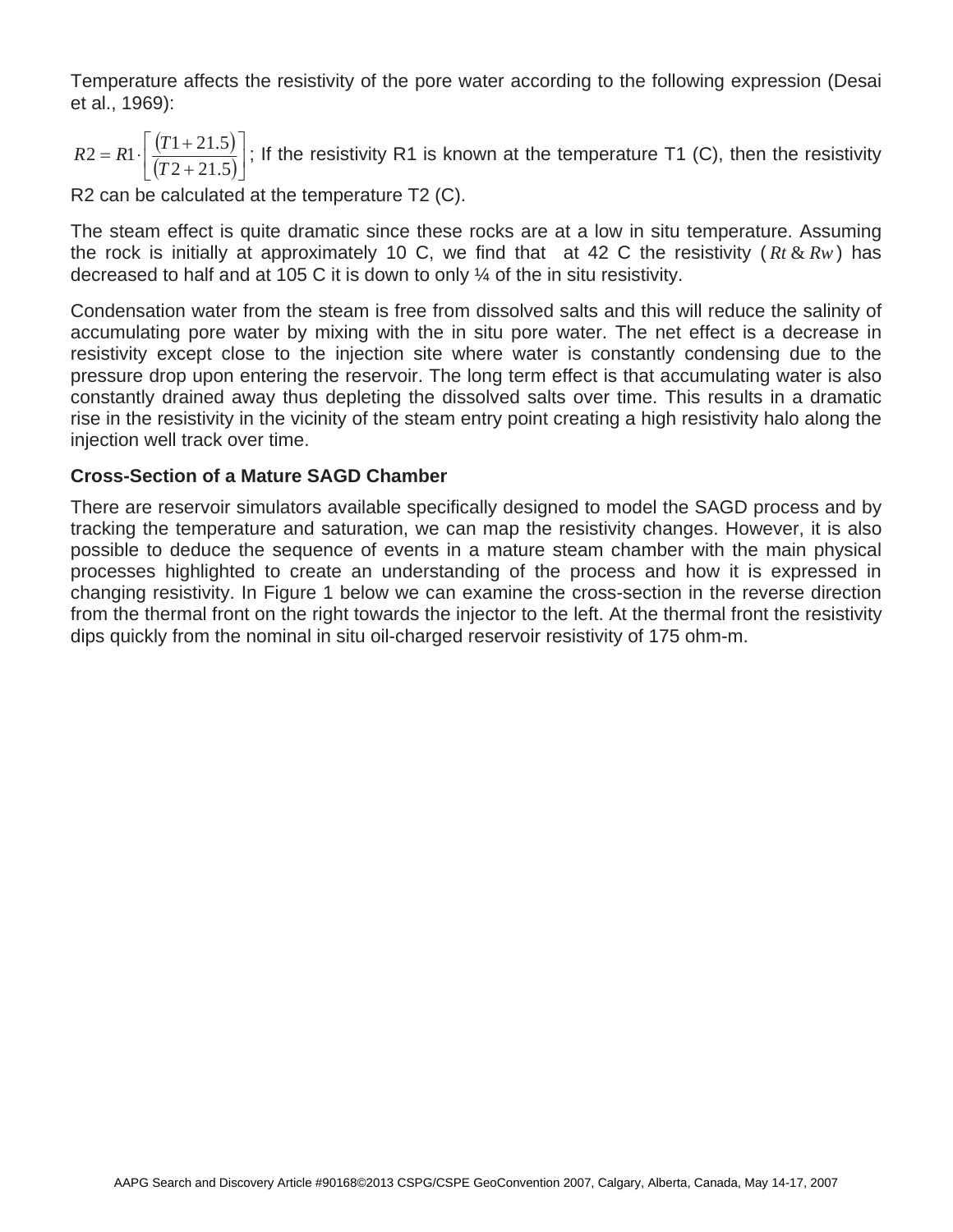

**Figure 1.** Cross-plot of a cross-section through a mature steam chamber with the injector to the left and the thermal front to the right. The oil-charged in situ resistivity is 175 ohm-m. The "Distance from injector" scale have unit-less reference numbers. A mature steam chamber expands very slowly whereas the thermal front expands at a constant rate, hence will at some point create a thermal shell that grows in thickness over time. Looking at the profile from the edge of the thermal shell towards the injector we observe the resistivity trend dropping quickly at the thermal front and experience a second sharp dip at the steam front where condensation water increases the Sw. A minimum resistivity is reached at reference distance 50 where the accumalated condensation water has removed sufficient amounts of dissolved salts to reverse the decreasing resistivity trend. At approximately reference distance 5, the resistivity has returned back to the in situ value but increases dramatically towards the injector.

There is then a second sharp dip at the steam front, reference distance 75, where the water saturation starts to increase in the pore space. Half-way through the profile there is a minimum in resistivity at which point the salt depletion reverses the resistivity trend. At approximately reference distance 5 the resistivity is back to in situ level but continues to rise dramatically towards the injector due to the extreme salt depletion.

### **Conclusions**

Time-lapse seismic is an established technology where the steam chamber evolution can be tracked through the changes in eleastic properties; mainly the bulk modulus. The steam injection can also be monitored by MTEM by tracking the changes in resistivity. The strengths and weaknesses between seismic and MTEM monitoring are shown in Table 1 below: